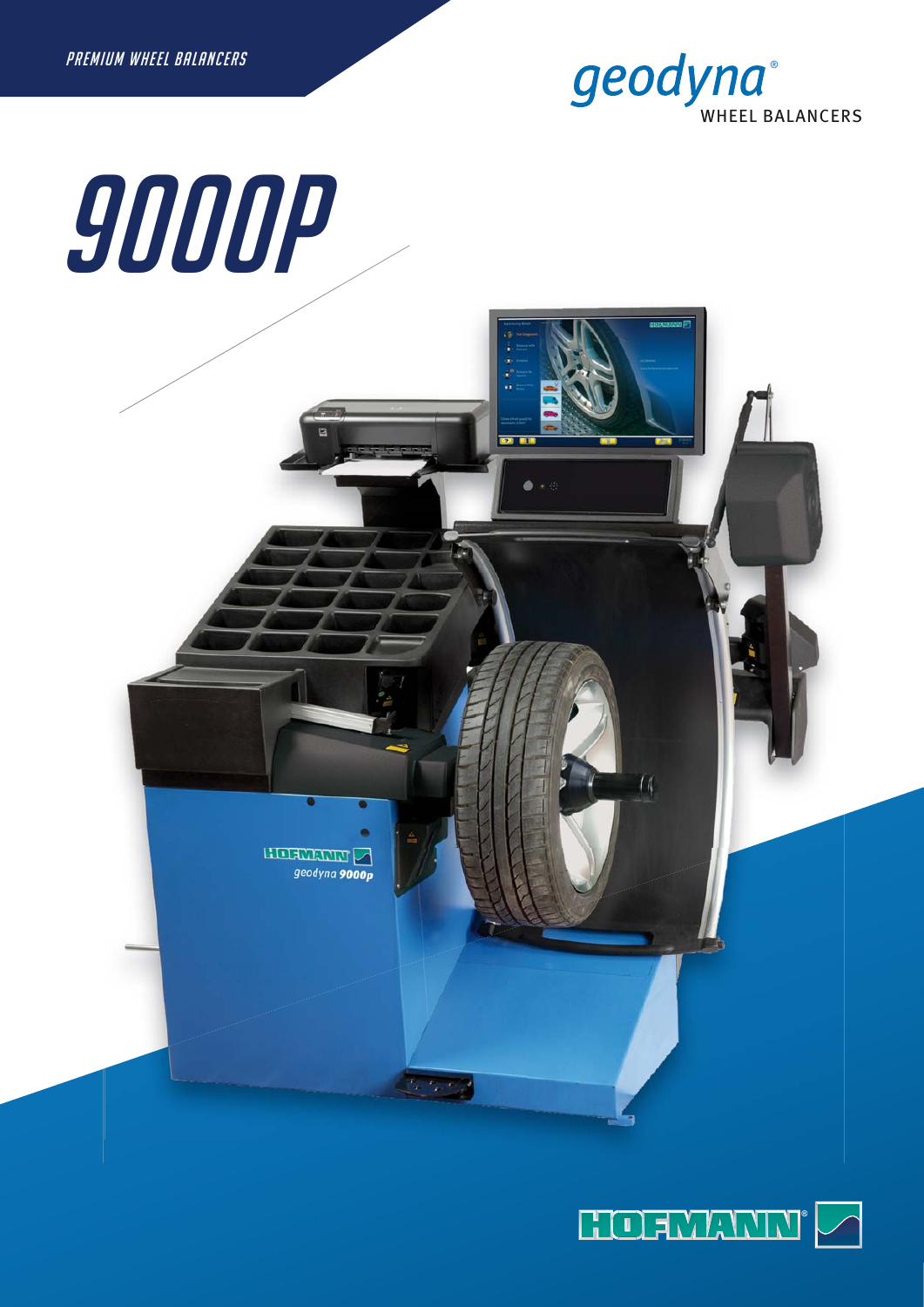

# DIAGNOSTIC WHEEL BALANCER

## Modern vehicle technology

The continuous evolution in automotive technology has taken car performance to its limits. High speed and extreme road and weather conditions have a major impact on driving.

The geodyna® 9000p provides perfect balancing fixing the vibrations due to imperfect wheel shape (run-out), and an accurate and uncompromising diagnostics. 3D diagnostic check detects cuts, bulges, scratches, blisters

and flat spots, even if not always visible to the technician.

## Tyre and rim diagnostics

The challenges of the market and the requirements from customers' end were the decisive factors for the development of an automatic, non-contact geodyna® 9000p: a car wheel balancer with diagnostic functions which combines unique 3D imaging technology and most accurate balancing techniques:

#### § **Ease of use**

The optima technology and Smart Profile make it easy to understand and use the professional diagnostic wheel balancer.

#### § **Reliability**

Non-contact measurement and analysis of the wheel data reduce mistakes and misinterpretations.

#### § **Productivity**

Features like Power Clamp™, geodata™ gauge arm, 3D imaging and optima technologies achieve high productivity for the garage.

#### § **Customer satisfaction**

Accurate wheel balancing with enhanced diagnostics is the key to proper diagnostics and customer satisfaction.

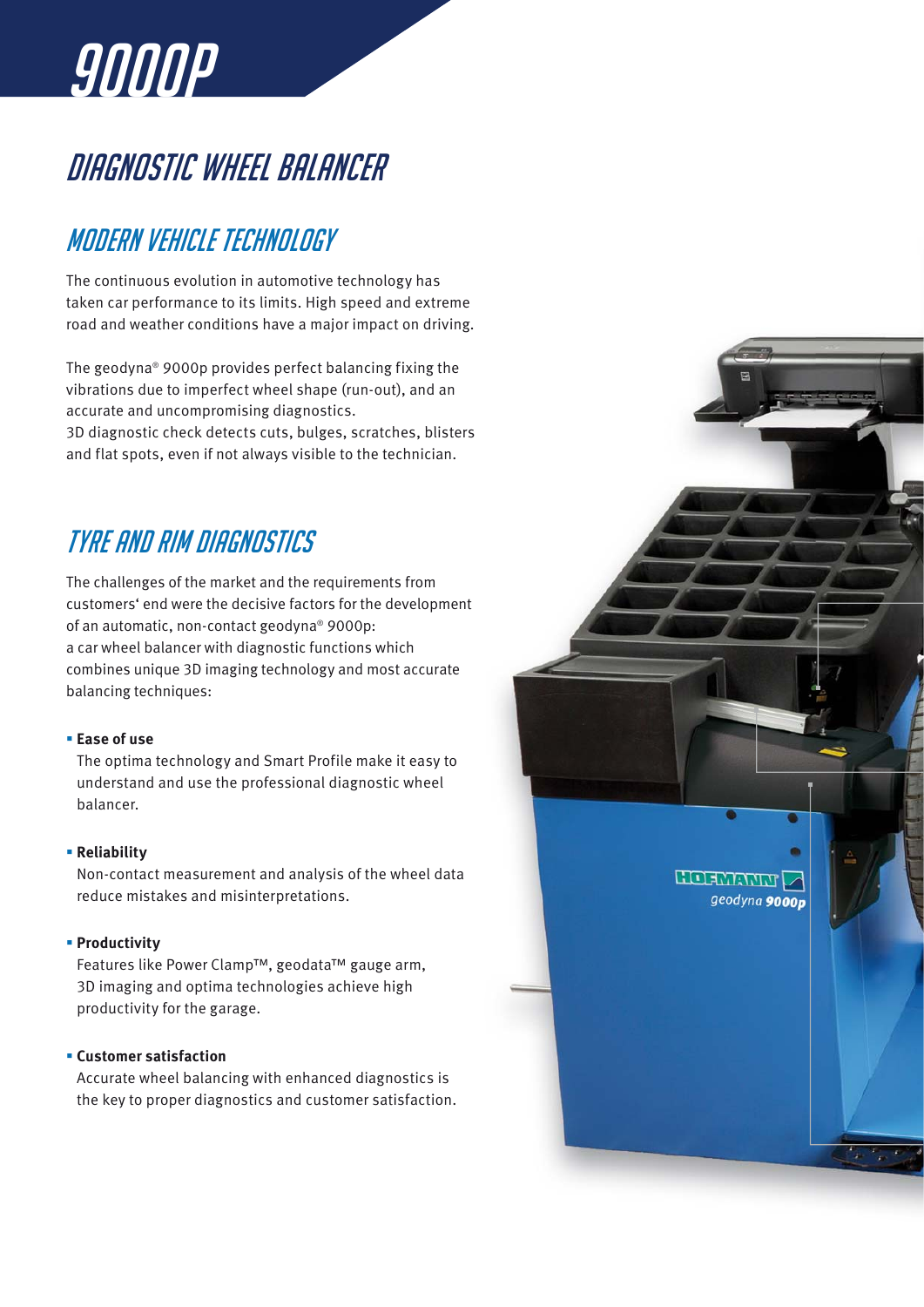

#### **Touch screen**

Intuitive use and enhanced overview.

#### **The graphical user interface**

It offers an easy menu guidance, a clear overview of information and quicker operation. Intuitive and userfriendly graphics lead the user through the functions.

#### **3D imaging and optima technologies**

Five high-resolution cameras scan tyre and rim and detect all the wheel data, a unique technology.

#### **User friendly**

The machine comes standard with the patented geodata™ gauge arm for accurate placement of adhesive weights and a space-saving wheel guard.

#### **Power clamp**™

The wheel is precisely clamped with this patented electromechanical clamping device – an essential prerequisite for perfect measurement results.

#### **VPM technique® inside**

The patented virtual plane measurement ensures most accurate balance results and is insensitive to ambient conditions.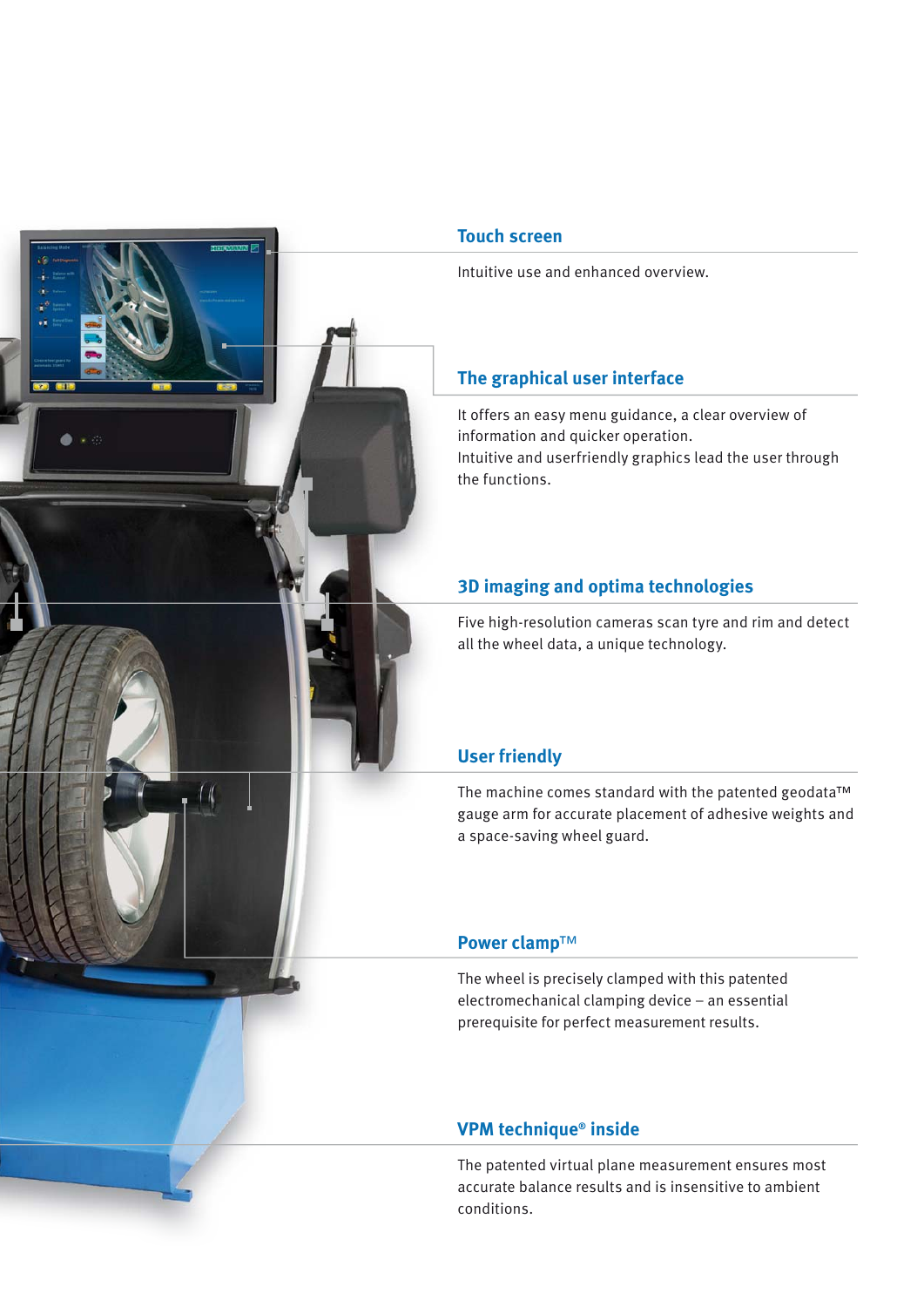

# High resolution laser cameras



#### **Inner cameras scan the left-hand side**

- Tyre sidewall
- Rim edge
- Radial and lateral run-out
- Offset
- Rim diameter
- Weight position
- Spoke identification
- Rim type

#### **Unique 3D imaging technology**

Five high-resolution laser cameras, one of which is displaceable, scan tyre and rim in different directions with special 3D laser stripes, providing non-contact diagnostics not available from any other diagnostic balancer.







#### **Central camera**

– Upper side of tyre tread

- Radial run-out
- Tyre conicity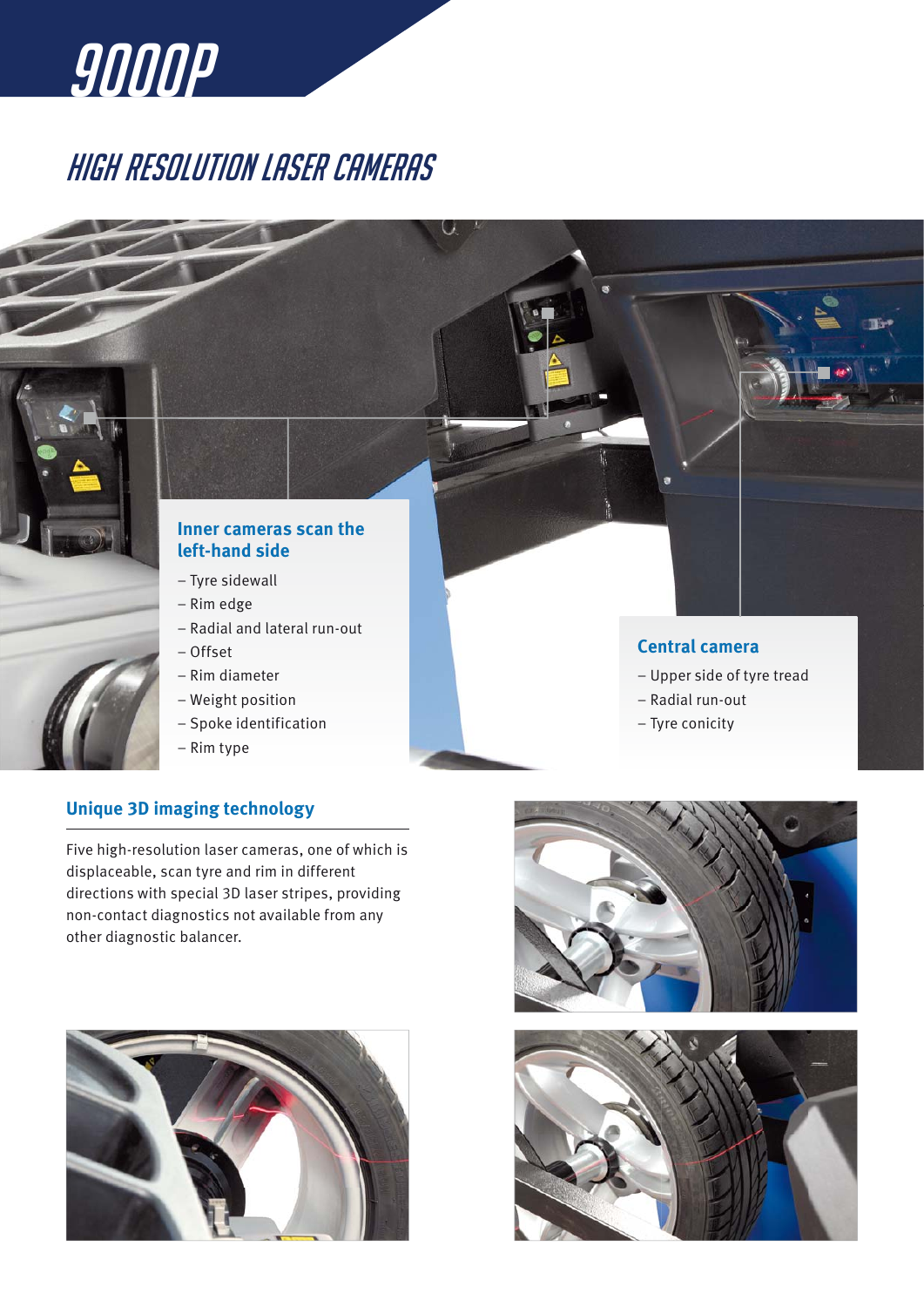





#### **3D imaging diagnostics**

The type, size and position of a defect in the tyre are identified, measured and visualised by non-contact 3D imaging technology.

The geodyna® 9000p with 3D imaging technology not only detects radial and lateral run-out of the wheel, but also flat spots on the tyre tread surface or deformations in the tyre sidewall.

Advanced diagnostics includes:

- § Tyre pull index (TPI)
- § Tread depth analysis (TDA)
- § Tread depth and wear analysis (STA)
- § Alignment pre-checking (APC)
- § Tyre wear-out prediction (TWOP)
- § Optional run-out force vectoring (RFV)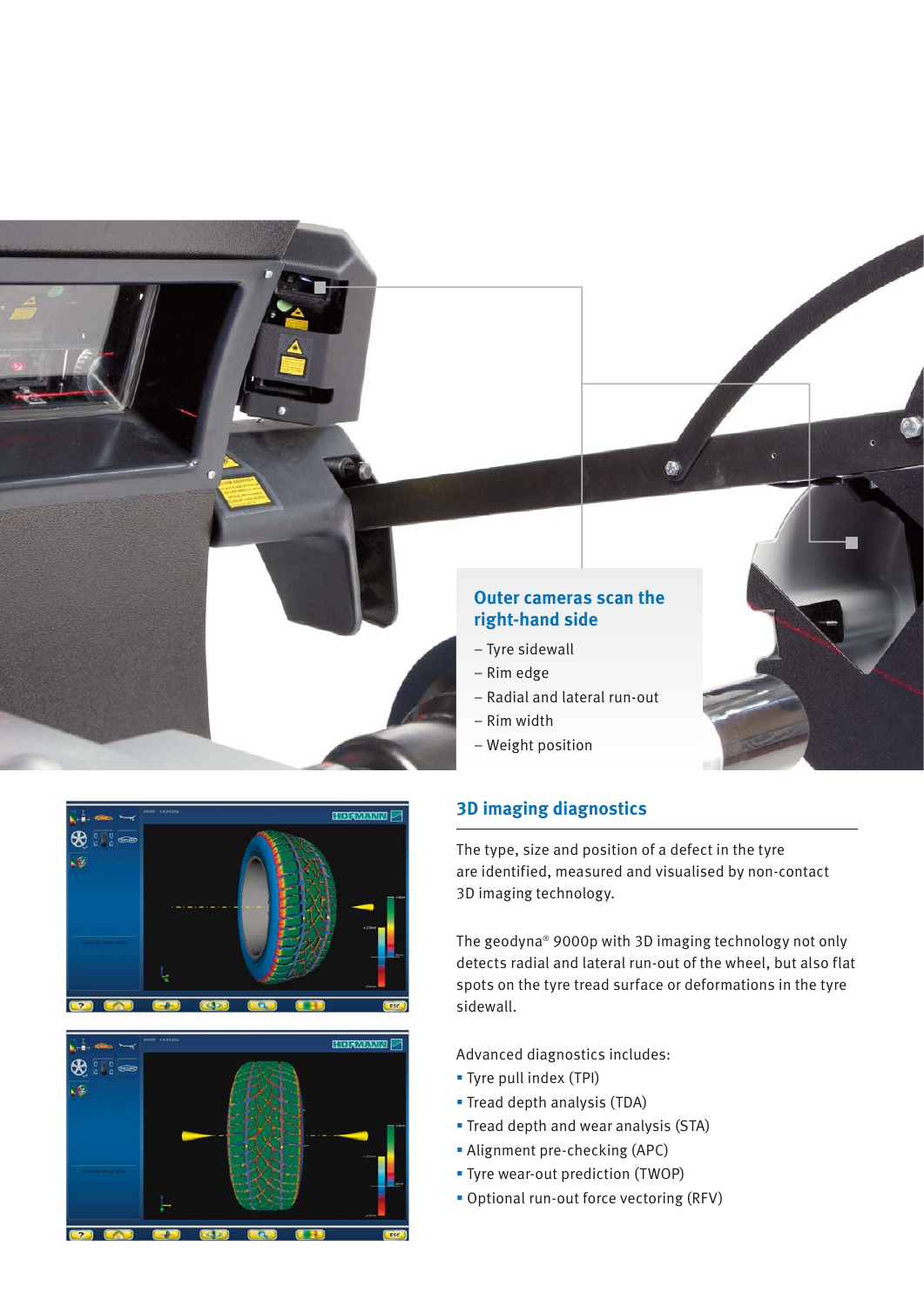

# Innovative features

#### **Optima® technology**

The non-contact laser imaging technology automatically detects data such as wheel dimensions, amount and position of the balance weights, lateral and radial run-out, number and position of spokes and wheel imbalance – quickly and easily. The 3D imaging and optima technologies are unique features that are implemented in this wheel balancer.



#### **Optional run-out force vectoring (RFV )**

Combined with absolutely accurate balancing, run-out force vectoring fixes ride issues caused by wheel non-uniformities. During radial run-out measurement RFV detects the radial force variations caused by non-uniformities in the tyre/wheel assembly and reads out the results on the touch-screen monitor. Based on these results ride is optimised.

#### **Tread depth and wear analysis (STA)®**

The entire wheel is scanned with high precision. Cuts, bulges, flat spots, and uneven wear-out of tyre are detected. The result of this analysis is shown using 3D colour scales that highlight the hazard level so that action can be taken.





#### **Alignment pre-checking (APC)**

Tread wear identification opens unprecedented dimensions to tyre diagnostics: wheel alignment is suggested if need arises, and a residual tyre mileage forecast is given – essential factors for customer satisfaction and customer/car safety.

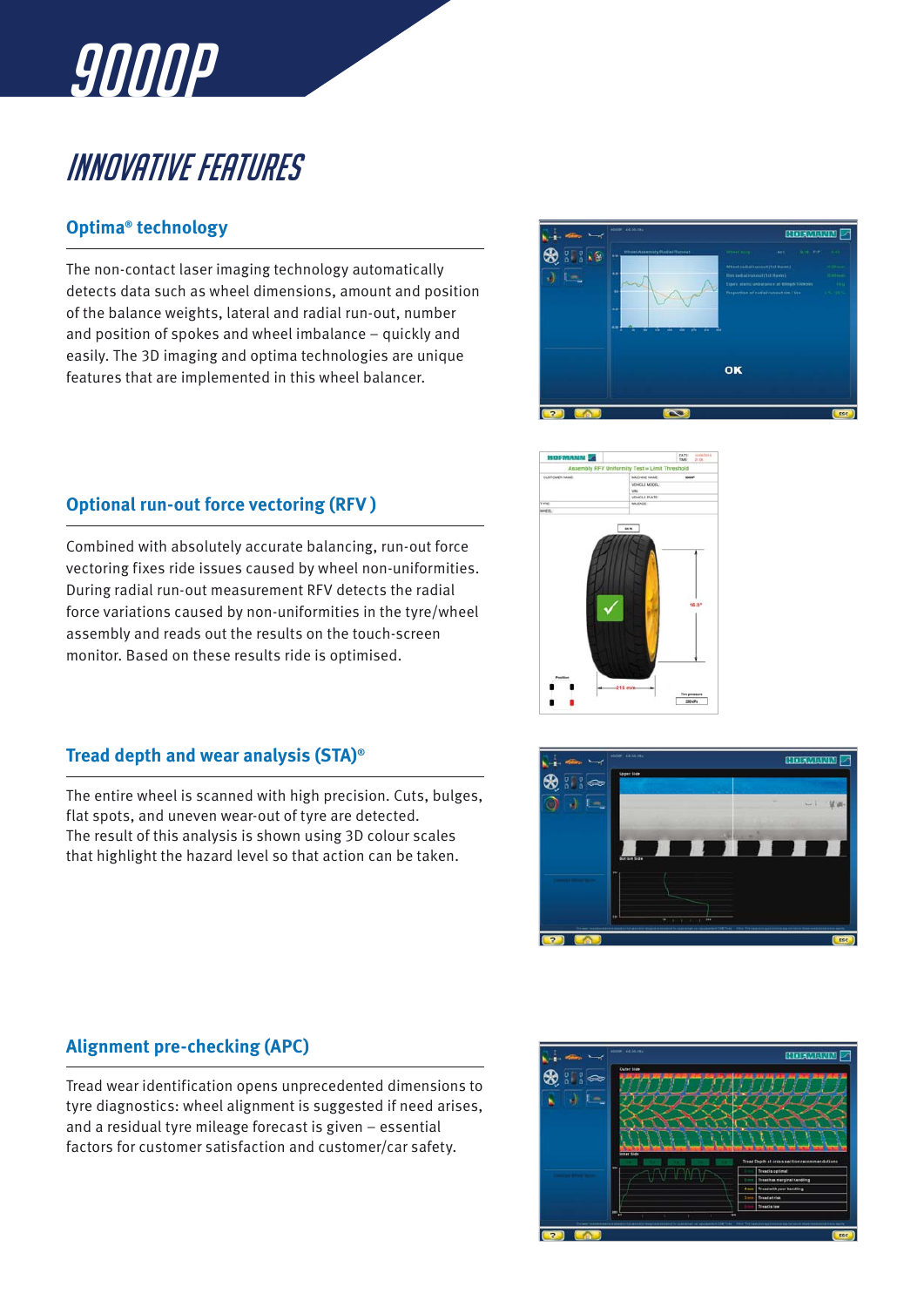

## **Tyre pull index (TPI) and optional OptiLine®**

If the wheels have been balanced, but the car tends to pull to the side, conicity measurement can reveal the cause and visualise the defect so that remedial action can be discussed with the customer. The image on the screen will show to the expert how to position the wheels on the car in the best possible way to eliminate the tyre pull effect.



#### **Tread depth analysis**

The patented TreadView tread depth measurement technique measures the tread pattern. The overall tread pattern image shows the tread depth of the entire tyre and one-sided wear. With this visual aid it is possible to show to the customer if maintenance is enough, or if the tyre needs to be replaced.



#### **Visualisation**

But there is even more than that in the special 3D laser technology: the defects diagnosed are viewed in form of easy-to-read 3D colour maps on a conspicuous screen, and tables and colour codes clearly indicate the type and importance of the defect. This diagnostic result can be presented to the customer to define and discuss the action required to remedy the defect.



#### **Report**

A report including all details of the condition of the tyre/ wheel assembly can be printed on the optional printer. This report is an essential part of the quality documentation.